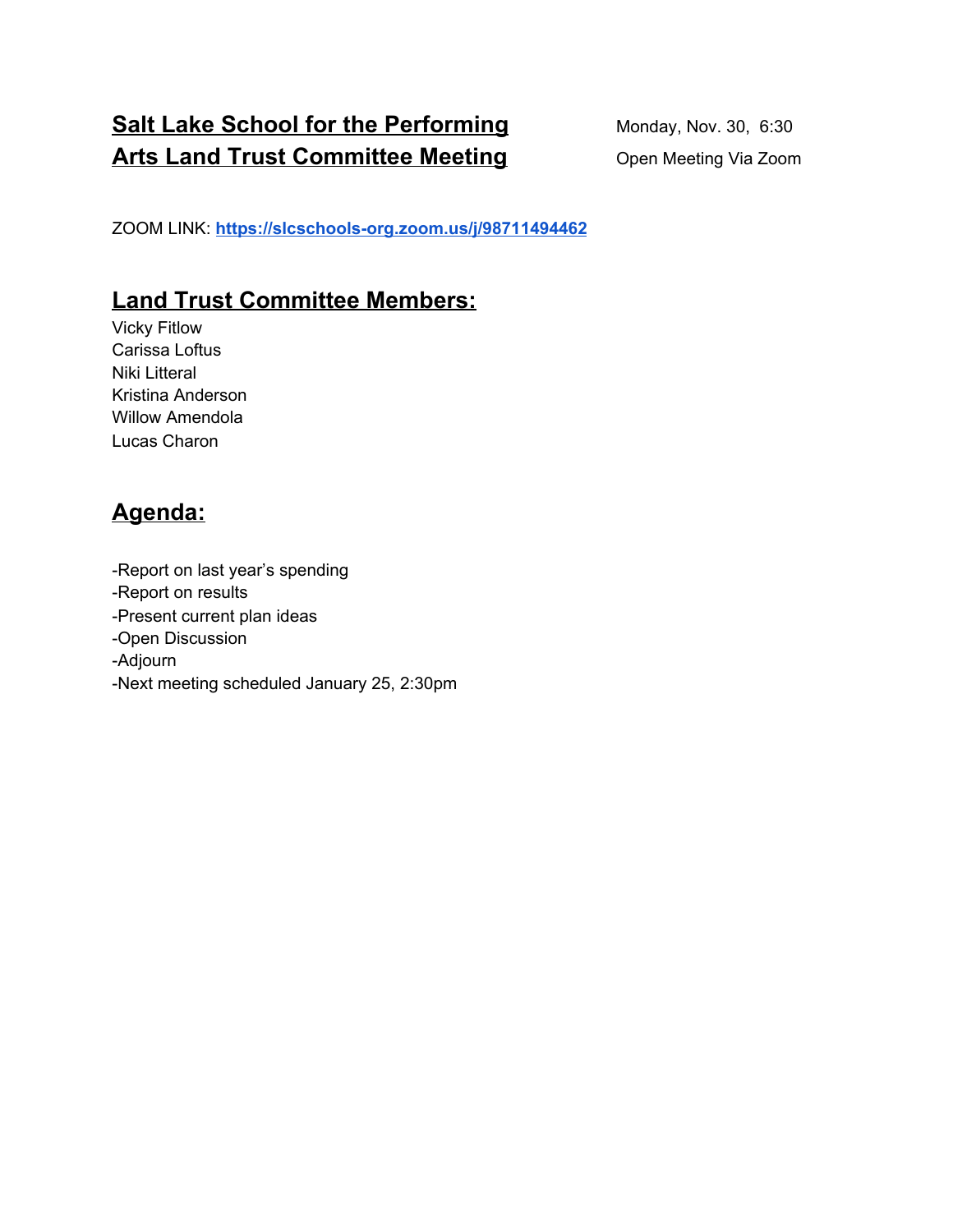## Land Trust CommitteeMeeting January 25, 2021

In attendance: Lucas Charon, Willow Amendola, Vicky Fitlow, Jamie Evans, Krissie Anderson, Carissa Loftus, Joann Kozyrev

Meeting called to order 2:34 pm by Vicky Fitlow

Vote to approve minutes from November 30th meeting that were distributed December 1st -Carissa motioned to approve -Krissie seconded the motion -Vicky called the motion -Minutes are approved

Vote to approve committee members. We have 2 new members, Jamie Evans and Joann Kozyrev. Niki Litteral has resigned. -Krissie motioned to approve -Vicky seconded the motion as she and Krissie are the only ones who can vote -Vicky called the motion -Motion carries and approved

Advisory Report from Lucas

-Hard to track progress this year however this year teachers have been focusing upon their top 5 students who are at risk with personal involvement to parents and students and reports to administration

-Safe UT and social and emotional and mental health -this year we have seen a continued decline in those numbers -we discussed ACT prep -social emotional learning -intervention and prevention -mental health supports

Land trust money goes to salaries for Advisory teachers which supports academics, social emotional learning and mental health and college and career readiness. -We would like to continue with this plan as it is a front loaded grant and we would like to continue to be proactive in our approach to the Multi-Tiered Systems of Support (MTSS) within our school.